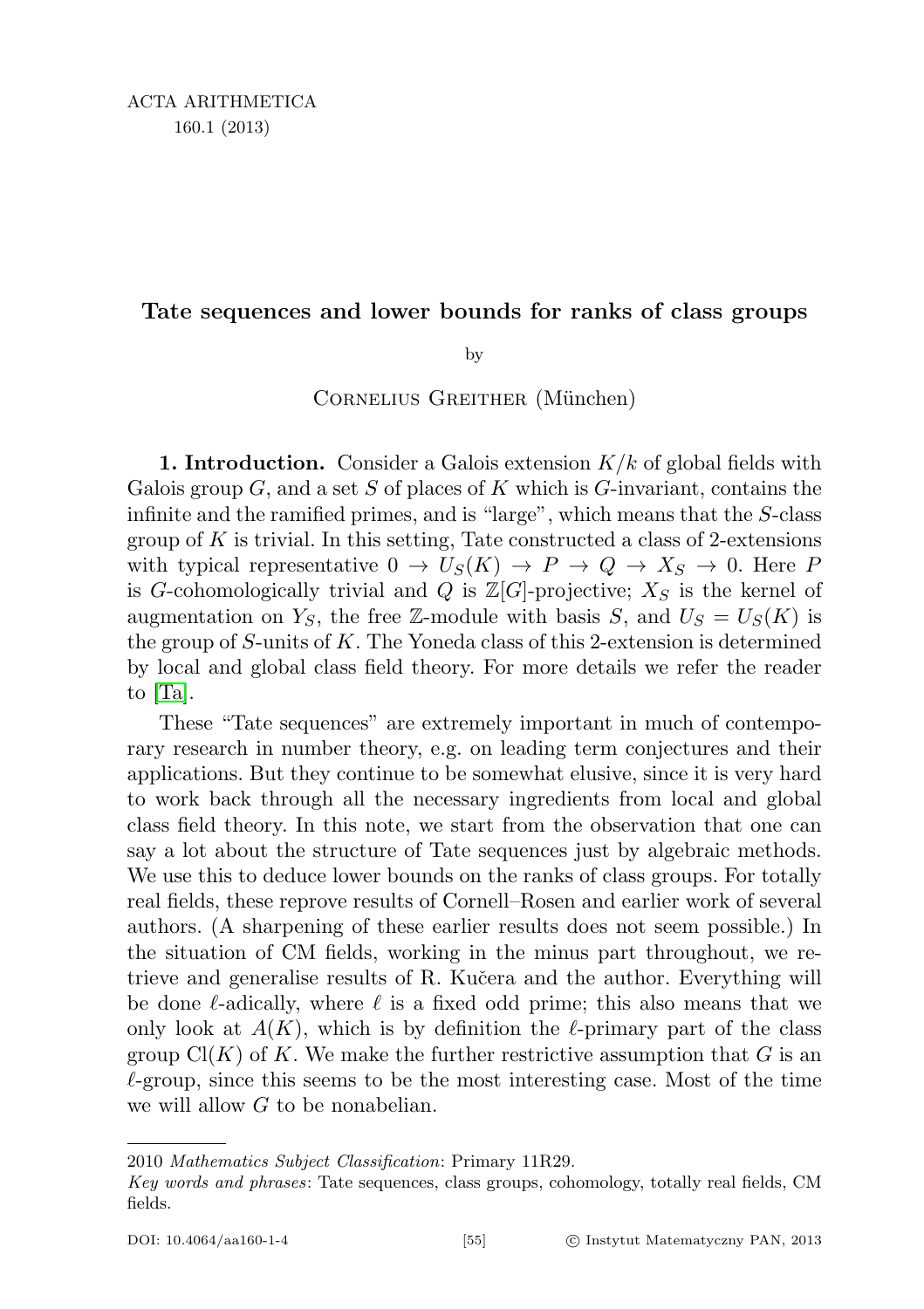#### 56 C. Greither

2. "Identifying" the Tate sequence. Recall that we always assume G to be a finite  $\ell$ -group for a fixed prime  $\ell$ . The algebra  $\Lambda = \mathbb{Z}_{\ell}[G]$  is then local, and  $\Lambda$  is  $\Lambda$ -isomorphic to its  $\mathbb{Z}_{\ell}$ -linear dual. A *lattice* will mean a finitely generated  $\Lambda$ -module without  $\mathbb{Z}_{\ell}$ -torsion.

The Krull–Schmidt theorem holds over  $\Lambda$ : every lattice is the direct sum of indecomposable ones, uniquely up to isomorphism and ordering, and the endomorphism ring of every indecomposable lattice is local. There is a special class of lattices, the so-called *permutation lattices*  $\mathbb{Z}_{\ell}[G/H]$ , with  $H \leq G$ any subgroup; they are all cyclic over  $\Lambda$  and hence indecomposable.

There is Heller's  $\Omega$  operator: given a lattice M, one takes a free cover  $F \to M$  (that is, an epimorphism  $f : F \to M$  such that F is free over  $\Lambda$ and  $f$  maps a minimal set of generators of  $F$  to a minimal set of generators of M), and sets  $\Omega M = \ker(f)$ . It is well known that  $\Omega$  commutes with direct sums, and  $\Omega M$  is nonfree indecomposable whenever M is. Note that for the free indecomposable module  $M = \Lambda$ , we have  $\Omega M = 0$ . There are also the iterated Heller operators  $\Omega^i$  for  $i = 2, 3, \ldots$ , and the inverse operators  $\Omega^{-i}M = (\Omega^{i}M^{*})^{*}$ . (This latter construction uses the duality property mentioned in the first paragraph of this section;  $M^*$  denotes the  $\mathbb{Z}_{\ell}$ -dual of M.) We will mainly be concerned with the operator  $\Omega^2$ , which is closely linked to the theory of Tate sequences. The initial stage of the following arguments can already be found, in a similar form, in [\[Ri,](#page-11-1) pp. 144 f.].

Schanuel's lemma states the following: If F and  $F_0$  are free and  $f$ :  $F \to M$  and  $f_0 : F_0 \to M$  are epimorphisms which are not necessarily covers, then ker(f<sub>0</sub>)⊕F is isomorphic to ker(f)⊕F<sub>0</sub>. Thus the Heller operator  $\Omega$  is also defined if one waives the requirement of f being a cover, but this time only up to free direct summands. The same is true for the iterations  $\Omega^i$ : if we calculate up to free summands, then any free resolution of length  $i$  will do. Let us state this explicitly for  $\Omega^2$ : Suppose  $0 \to \Omega^2 M \to F' \to F \to M \to 0$ is a minimal free resolution of M, and  $0 \to N \to F_1 \to F_0 \to M \to 0$  is another free resolution. Then  $\Omega^2 M$  and N become isomorphic after adding free summands to both of them. But by Krull–Schmidt and the fact that  $\Omega^2M$  has no nonzero free summands, we infer that  $N \cong \Omega^2M \oplus \tilde{F}$  for some free module  $F$ .

Now let us assume that K does not contain any nontrivial  $\ell$ th roots of unity. The theory of Tate sequences produces a 2-extension

$$
0 \to U \to A \to B \to X \to 0,
$$

where  $X = \mathbb{Z}_{\ell} \otimes X_S$  and  $U = \mathbb{Z}_{\ell} \otimes U_S$ ; the modules A and B are free. (In general we only have  $B$  projective and  $A$  cohomologically trivial; but here  $A$  has no torsion, so it is projective, and all projective modules over the local ring A are free.) This 2-extension has a precisely specified class c in  $\text{Ext}^2_{\Lambda}(X, U)$ , and it induces isomorphisms on cohomology groups  $H^{q+2}(V, U) \to \tilde{H}^q(V, X)$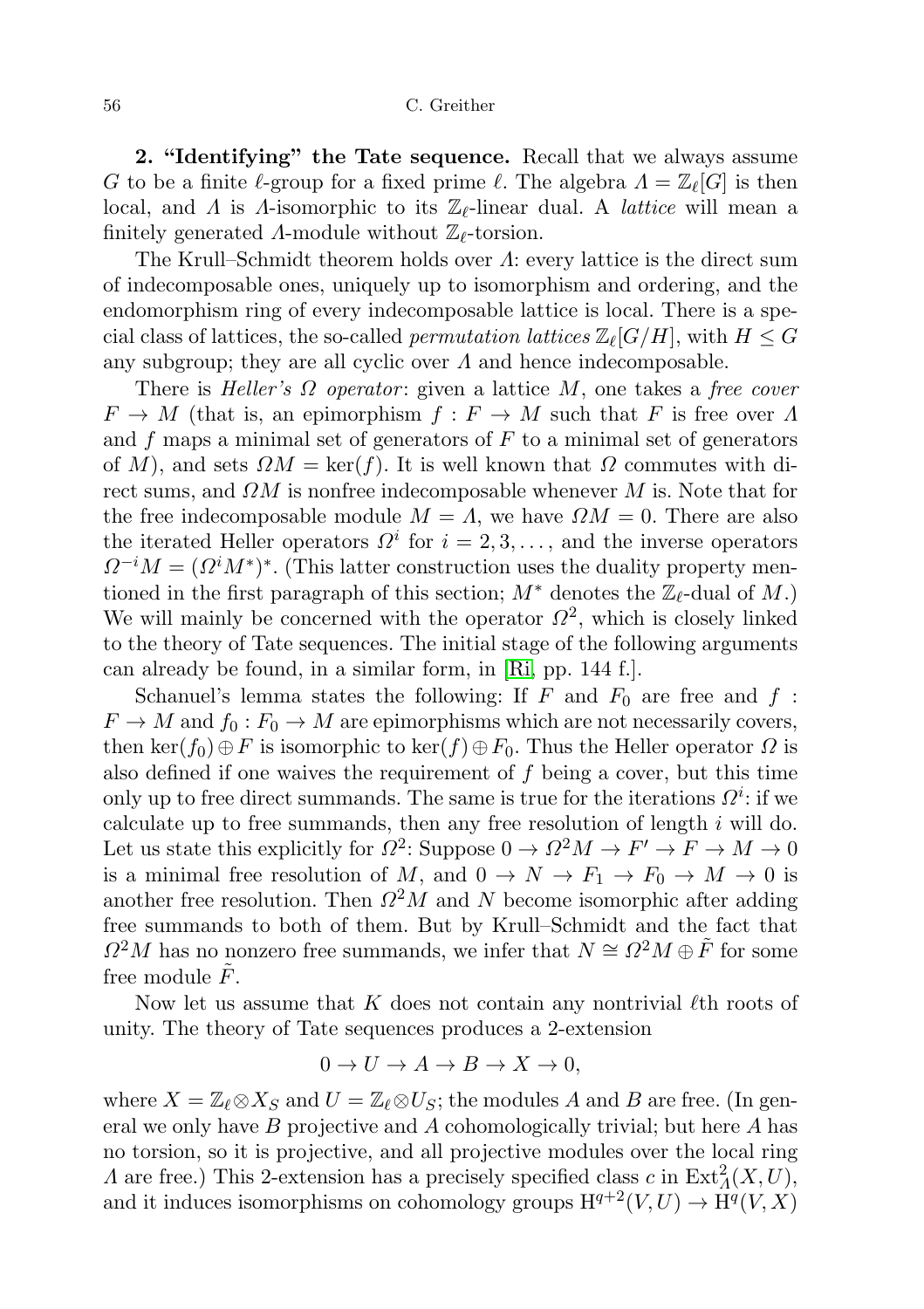for all  $q \in \mathbb{Z}$  and all  $V \leq G$ . (We always use Tate cohomology in this paper.) Let us now look at a second 2-extension given by a 2-step minimal free resolution:

$$
0 \to \Omega^2 X \to F' \to F \to X \to 0.
$$

We remark already at this point that  $X$  is completely explicit (very close to a direct sum of permutation lattices), so everything in this sequence can also been written down explicitly, at least in principle. Then we know, as explained above:

<span id="page-2-0"></span>PROPOSITION 2.1.  $\Omega^2 X$  is isomorphic to a direct summand of U, and the complementary summand in U is free.

This is completely independent of knowing the class c. One can actually go much further (which we are not going to need in this note). Indeed, using work of Bley–Burns [\[BB\]](#page-10-0) (Prop. 2.1) and of Holland [\[Ho\]](#page-10-1) one can show:

THEOREM 2.2. After changing the Tate sequence without changing its class c, there exists an injective morphism  $\varphi$  :  $\Omega^2 X \to U = \mathbb{Z}_\ell U_S$  that represents c under the identification  $\text{Ext}^2(X, U) \cong \text{Hom}(\Omega^2, U)$ . This map  $\varphi$  gives rise to a pushout diagram

$$
0 \longrightarrow \Omega^2 X \longrightarrow F' \longrightarrow F \longrightarrow X \longrightarrow 0
$$
  
\n
$$
\varphi \downarrow \qquad \qquad \downarrow \qquad = \downarrow \qquad = \downarrow
$$
  
\n
$$
0 \longrightarrow U \longrightarrow A \longrightarrow F \longrightarrow X \longrightarrow 0
$$
  
\n
$$
U \longrightarrow (0, 0, 0, 0) \longrightarrow 0 \longrightarrow 0
$$

in which U is the direct sum of  $\varphi(\Omega^2 X)$  and a A-free complement.

Already Proposition [2.1,](#page-2-0) which does not identify the map  $\varphi$  via the canonical class, gives a lot of information on the  $\ell$ -adified Tate sequence, and this is all we are going to use.

3. From Tate sequences to class number bounds. We need a little notation. Let  $I_G$  denote the augmentation ideal in  $\mathbb{Z}[G]$ . For any finitely generated  $\Lambda$ -module  $M$  let  $\mu(M)$  be the minimal number of generators of  $M$ . By Nakayama's lemma, this is the same as the  $\mathbb{F}_p$ -dimension of  $M/\mathfrak{m}M$ , where  $\mathfrak{m} = pA + \mathbb{Z}_{\ell} I_G$  is the radical of the local ring  $A = \mathbb{Z}_{\ell}[G]$ . Let us assume until further notice that  $K/k$  is ramified somewhere. Then we split up S into the set  $S_d$  of k-places that are totally decomposed in K and the nonempty complement  $S_0$ . Let  $r(k)$  denote the number of infinite places of k. If  $Cl(K)$  can be generated by m elements as a  $\mathbb{Z}[G]$ -module, then one can always find S such that  $S_d$  has  $r(k) + m$  elements:  $r(k)$  to account for the places at infinity, and m finite places which are totally split in  $K/k$ , such that each given generator of  $Cl(K)$  is the class of one of them, to make the set  $S$  large. (This of course uses the theorem of Chebotarev.) Actually one does not quite need  $S$  to be large for the existence of a Tate sequence;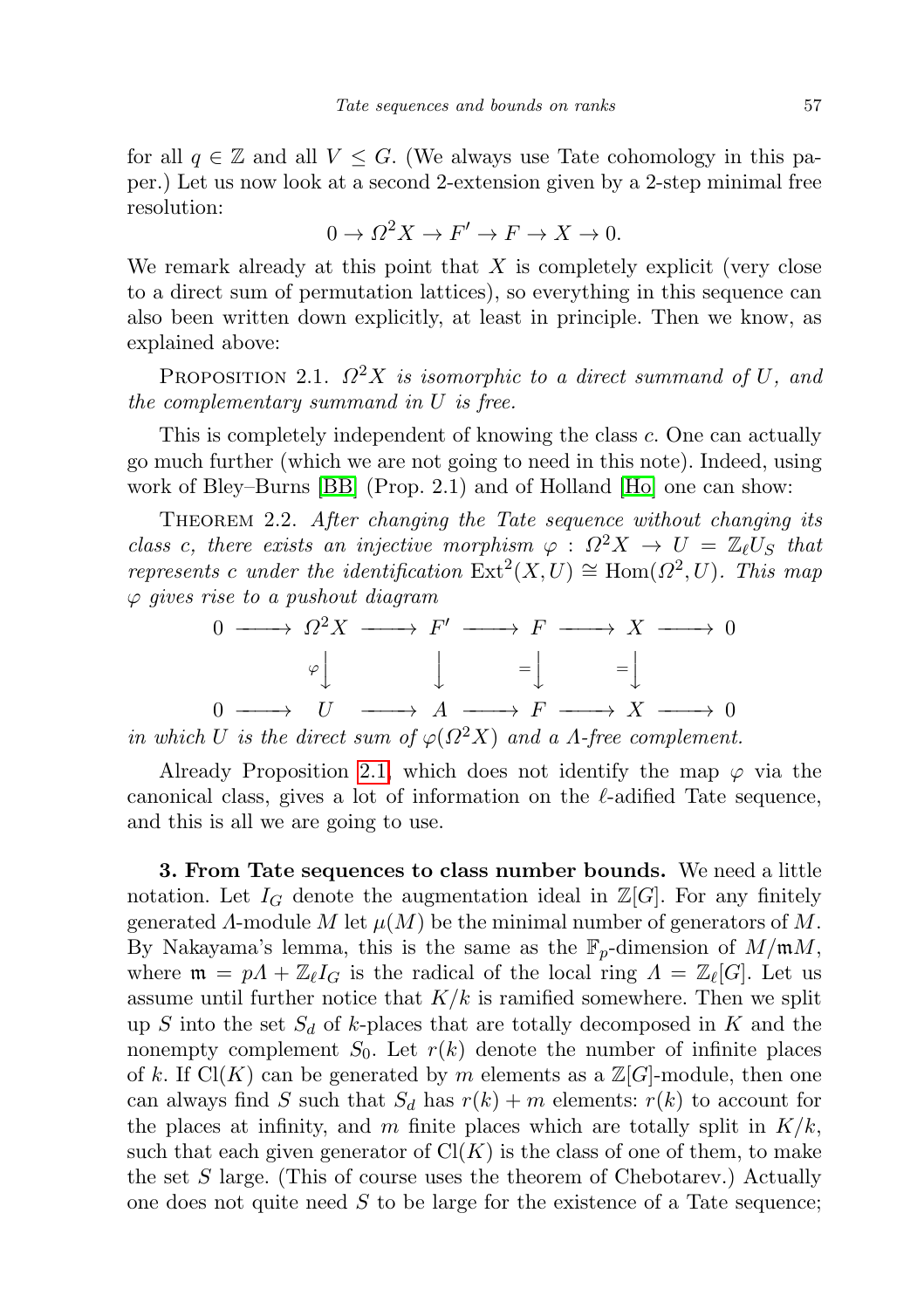it suffices to have the S-class group G-cohomologically trivial. A fortiori, it suffices that the S-class group has order prime to  $\ell$ . Thus we can find S such that  $S_d$  has  $r(k) + \mu(A(K))$  elements (recall  $A(K)$  is the  $\ell$ -part of Cl(K)). Turning this around we find:

Whenever we can establish a lower bound  $B(K/k)$  on the cardinality of  $S_d$ , we get the lower bound  $B(K/k) - r(k)$  for  $\mu(A(K))$ .

This will be our program. Let  $\mu_1(M)$  denote the minimal number of generators of  $\Omega^1 M$ , and let

$$
\varepsilon(M) = \mu_1(M) - \mu(M)
$$

for every finitely generated Λ-module M (a kind of truncated Euler characteristic). In the following, rk denotes either  $\mathbb{Z}_r$ -rank or  $\mathbb{Z}_r$ -rank, depending on context. We note that  $rk(U_S) = rk(X_S)$ . In the minimal resolution used above to define  $\Omega^2 X$  (recall  $X = \mathbb{Z}_\ell \otimes X_S$ ) we have  $\text{rk}(F) = |G|\mu(X)$  and  $\text{rk}(F') = |G|\mu_1(X)$ . The first inequality in the following chain uses the observation that  $\Omega^2 X$  is a direct summand of  $\mathbb{Z}_\ell \otimes U_S$  by Prop. [2.1:](#page-2-0)

$$
\operatorname{rk}(U_S) \ge \operatorname{rk}(\Omega^2 X) = |G|(\mu_1(X) - \mu(X)) + \operatorname{rk}(X)
$$
  
= |G| \cdot \varepsilon(X) + \operatorname{rk}(U\_S).

From these simple relations we infer the basic fact that

$$
\varepsilon(X) \leq 0.
$$

If we now let  $X_0 = \mathbb{Z}_\ell X_{S_0}$  (the augmentation kernel on the free  $\mathbb{Z}_\ell$ module  $Y_0$  with basis  $S_0(K)$ , then X splits up in the form  $X = X_0 \oplus Y_{S_d(K)}$ , and  $Y_{S_d(K)}$  is A-free of rank |S<sub>d</sub>|. Since  $\varepsilon(\Lambda) = -1$  (note that  $\Lambda$  needs one generator and  $\Omega^1 \Lambda = 0$ , and since  $\varepsilon$  is certainly additive on direct sums, we find from the last inequality:

<span id="page-3-1"></span>PROPOSITION 3.1. Whenever the set S is large, then  $|S_d| \geq \varepsilon(X_0)$ .

As a consequence we obtain

<span id="page-3-0"></span>THEOREM 3.2. The quantity  $\varepsilon(X_0)-r(k)$  is an a priori lower bound for  $\mu(A(K)).$ 

REMARK. The module  $X_0$  is not an invariant of the extension  $K/k$ : there is some ambiguity, but not too much. We have  $X_0 = \mathbb{Z}_\ell X_{S_0}$ , where  $S_0$  must contain all ramified places, and it may contain some unramified but not totally split places. (The case  $K/k$  unramified everywhere is special and will be discussed later.)

4. Determining the bound. Now we simply have to determine the number  $\varepsilon(X_0)$ , or at least find a good lower bound for it. After doing this in general, we will also consider minus parts in a CM situation, where things are considerably simpler, as the difference between the modules  $X<sub>S</sub>$  and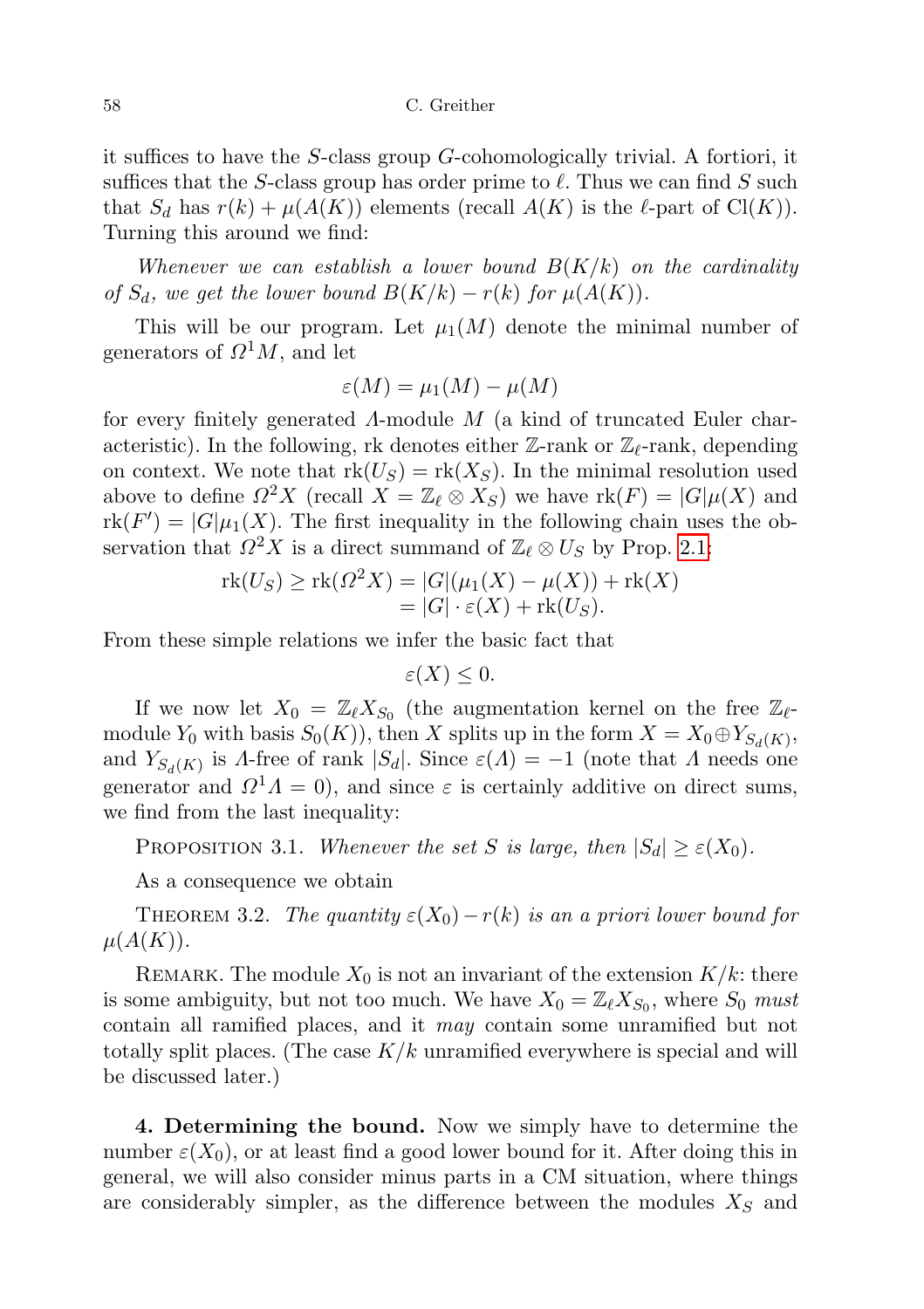$Y<sub>S</sub>$  disappears. The methods are very algebraic and standard, using the functors  $Tor_i^A(-,-)$ . The supercript  $\Lambda$  will usually be omitted, since most of our modules will be over  $\Lambda$ , and we further abbreviate:

$$
\mathrm{Tor}_i(M):=\mathrm{Tor}_i(M,\mathbb{F}_\ell).
$$

Then  $\text{Tor}_0(M) = M/\mathfrak{m}M$ .

In what follows, dim will always mean  $\mathbb{F}_p$ -dimension.

Lemma 4.1.

(a) dim Tor<sub>i</sub>
$$
(M) = \mu(\Omega^i M)
$$
 for all  $i \in \mathbb{N}$ .

(b)  $\varepsilon(M) = \dim \text{Tor}_1(M) - \dim \text{Tor}_0(M)$ .

*Proof.* (a) We will only need this for  $i = 0$ , where the statement is clear, and for  $i = 1$ . (The other cases are also easy.) So let us prove the lemma for  $i = 1$ . Take a minimal resolution  $0 \to N \to F \to M \to 0$ . Then  $Tor_1(F) = 0$  since F is free, and hence flat. We do not have  $Tor_0(F) = 0$ , but by minimality of the resolution, the map

$$
\mathrm{Tor}_0(N)=N/\mathfrak{m} N\to M/\mathfrak{m} M=\mathrm{Tor}_0(M)
$$

is zero. So the long exact sequence for Tor gives  $Tor_1(M) \cong Tor_0(N)$  $N/\mathfrak{m}N$ . As  $N = \Omega^1 M$ , this proves what we want.

(b) This follows from (a) and the definition of  $\varepsilon$ .

Now let  $s(G)$  be the minimal number of generators of the group G. Note this is equal to the rank of the Frattini quotient of G, and also to  $\mu(I_G)$ . Recall that by definition we have a s.e.s.  $0 \to X_0 \to Y_0 \to \mathbb{Z}_\ell \to 0$ , and  $Y_0$ is the direct sum of permutation modules  $\mathbb{Z}_{\ell}[G/G_v], v$  running over  $S_0$ . Let  $C := \text{coker}(\text{Tor}_2(Y_0) \to \text{Tor}_2(\mathbb{Z}_\ell))$ , and define  $\rho = \dim(C)$ . We then have:

<span id="page-4-0"></span>PROPOSITION 4.2.  $\varepsilon(X_0) = \varepsilon(Y_0) - s(G) + 1 + \rho$ .

Proof. Consider the exact sequence

$$
0 \to C \to \operatorname{Tor}_1(X_0) \to \operatorname{Tor}_1(Y_0) \to \operatorname{Tor}_1(\mathbb{Z}_\ell) \to \operatorname{Tor}_0(Y_0) \to \operatorname{Tor}_0(\mathbb{Z}_\ell) \to 0.
$$

This gives

$$
\varepsilon(X_0) = \varepsilon(Y_0) - \varepsilon(\mathbb{Z}_\ell) + \rho.
$$

But it is easy to determine  $\varepsilon(\mathbb{Z}_{\ell})$ : its value is  $s(G) - 1$  since  $\text{Tor}_0(\mathbb{Z}_{\ell})$  is 1-dimensional and  $\text{Tor}_1(\mathbb{Z}_\ell) = \text{Tor}_0(I_G)$  is  $s(G)$ -dimensional.

It remains to deal with the right hand terms in Prop. [4.2.](#page-4-0) Let us start with  $\varepsilon(Y_0)$ ; this is the sum  $\sum_{v \in S_0} \varepsilon(\mathbb{Z}_\ell[G/G_v])$ , and the vth summand is  $s(G_v) - 1$ , by a similar argument to the last proof. The hardest part is of course determining  $\rho$ .

For this we need to understand the terms  $\text{Tor}_2(\mathbb{Z}_\ell[G/G_v])$  (we recall that this is shorthand for  $\text{Tor}_2^{\mathbb{Z}_\ell[G]}(\mathbb{Z}_\ell[G/G_v], \mathbb{F}_\ell))$ . Note that  $\mathbb{Z}_\ell[G/G_v]$  can also be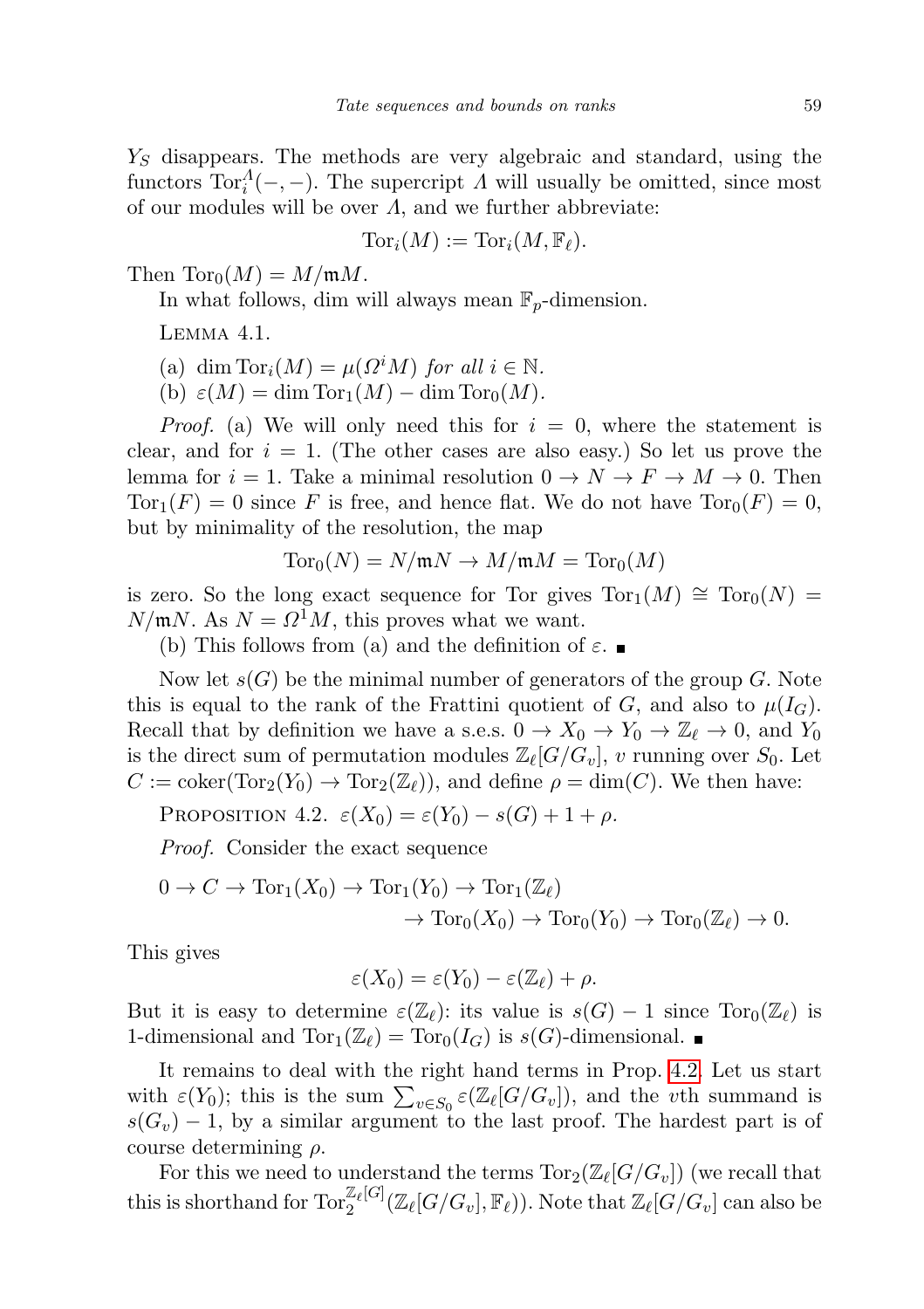60 C. Greither

seen as the induction of the trivial module  $\mathbb{Z}_{\ell}$  from  $G_v$  to G. We are going to link up the Tor groups with cohomology. It follows from the construction of homology and the universal property of the higher Tor's that  $\text{Tor}_2(M, \mathbb{Z}_\ell) =$  $H_2(G, M)$ . This holds in particular for  $M = \mathbb{Z}_{\ell}[G/V]$  with  $V < G$  being any subgroup; by Shapiro's lemma, then,  $H_2(G, M) = H_2(V, \mathbb{Z}_\ell)$ . On the other hand,  $H_2(V, \mathbb{Z}_\ell)$  is functorially (in V) isomorphic to  $\bigwedge^2 V^{ab}$  (via  $H_2 \cong H^{-3}$ ).

In a similar vein we get

$$
Tor_1(\mathbb{Z}_{\ell}[G/V], \mathbb{Z}_{\ell}) \cong H_1(G, \mathbb{Z}_{\ell}[G/V]) \cong H^{-2}(V, \mathbb{Z}_{\ell}) \cong V^{ab}.
$$

Actually it is tempting here to write  $\bigwedge^1 V^{ab}$  instead of  $V^{ab}$ ! We will soon put  $V = G_v$  and take the direct sum over v.

The obvious short exact sequence  $0 \to \mathbb{Z}_\ell \to \mathbb{Z}_\ell \to \mathbb{F}_\ell \to 0$  now gives a short exact sequence:

$$
0\rightarrow {\rm Tor}_2(\mathbb{Z}_{\ell}[G/V],\mathbb{Z}_{\ell})/\ell\rightarrow {\rm Tor}_2(\mathbb{Z}_{\ell}[G/V],\mathbb{F}_{\ell})\rightarrow {\rm Tor}_1(\mathbb{Z}_{\ell}[G/V],\mathbb{Z}_{\ell})[\ell]\rightarrow 0.
$$

(Here of course ... / $\ell$  means cokernel of multiplication by  $\ell$ , and ... [ $\ell$ ] means its kernel.) Rewriting the outer terms we get

(\*) 
$$
0 \to \bigwedge^2 (V^{\rm ab}/\ell) \to \operatorname{Tor}_2(\mathbb{Z}_{\ell}[G/V], \mathbb{F}_{\ell}) \to V^{\rm ab}[\ell] \to 0.
$$

The canonical map  $\eta : \text{Tor}_2(Y_0, \mathbb{F}_\ell) \to \text{Tor}_2(\mathbb{Z}_\ell, \mathbb{F}_\ell)$  now arises from taking  $V = G_v$  for each  $v \in S_0$  in  $(*)$ , using functoriality via the inclusions  $G_v \subset G$ , and taking the direct sum over v of all the resulting maps  $\text{Tor}_2(\mathbb{Z}_\ell[G/G_v], \mathbb{F}_\ell) \to \text{Tor}_2(\mathbb{Z}_\ell[G/G], \mathbb{F}_\ell) = \text{Tor}_2(\mathbb{Z}_\ell, \mathbb{F}_\ell)$ . We want to show that  $\eta$  can actually be described in more explicit terms. It is clear that the restriction of  $\eta$  to the respective left hand terms in the s.e.s. (\*) is well defined, and gives the natural map  $\eta^+$  (say) :  $\bigoplus_v \bigwedge^2 G_v^{\text{ab}}/\ell \to \bigwedge^2 G^{\text{ab}}/\ell$  that was already studied by several authors, for example Cornell and Rosen. It is likewise clear that  $\eta$  induces a map  $\eta^-$  on the right hand terms of  $(*)$ , which is again the natural map  $\bigoplus_{v} G_v^{\text{ab}}[\ell] \to G^{\text{ab}}[\ell]$ . But we want to understand the entire map  $\eta$ ; remember that we need the dimension of its cokernel C.

Fortunately, since  $\ell > 2$ , it will be possible to split up  $\eta$  into  $\eta^+$  and  $\eta^$ in a functorial way. We claim that inversion of group elements induces an automorphism  $\iota$  on all Tor groups involved. It is clear that inversion induces the identity on the left hand term  $\Lambda^2(V^{ab}/\ell)$  in (\*), and minus identity on the right hand term  $V^{\text{ab}}[\ell]$  in (\*). (It would not even be necessary to take the cokernel and kernel of  $\ell$  respectively.) The main point to show is that inversion of group elements induces *some* automorphism  $\iota$  of the middle term  $\text{Tor}_2(\mathbb{Z}_\ell[G/V], \mathbb{F}_\ell)$  in (\*) in a natural way. First we identify this middle term with  $H_2(V, \mathbb{F}_\ell)$ . (We briefly explain this identification. First, an easy spectral sequence argument shows that

$$
\operatorname{Tor}^{\mathbb{Z}_\ell[G]}_2(\mathbb{Z}_\ell[G/V],\mathbb{F}_\ell)=\operatorname{Tor}^{\mathbb{Z}_\ell[V]}_2(\mathbb{Z}_\ell,\mathbb{F}_\ell).
$$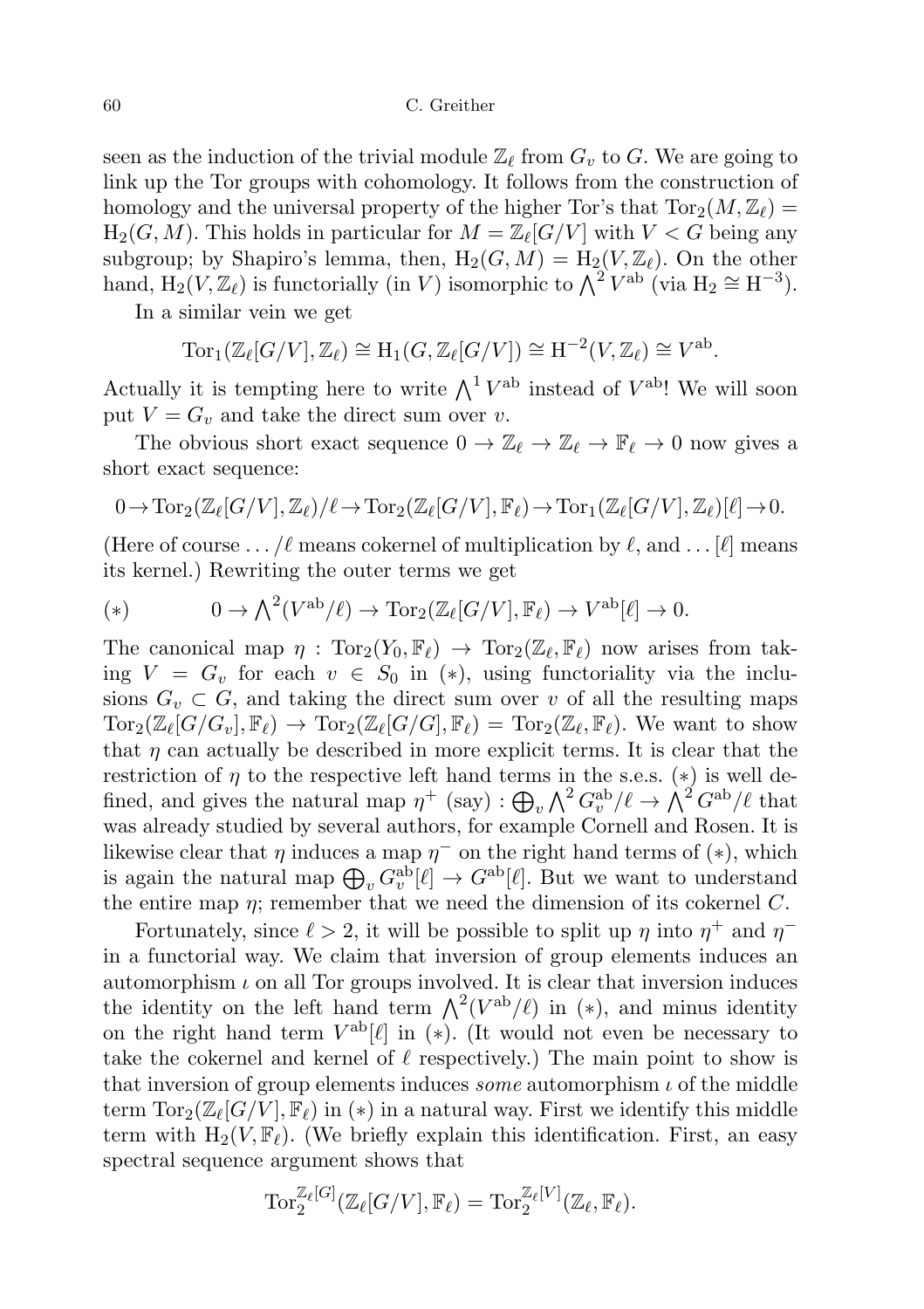The main point in this is that the forgetful functor from  $G$ -modules to  $V$ modules is exact and takes projectives to projectives. Second,  $\text{Tor}_*^{\mathbb{Z}_\ell[V]}(\mathbb{Z}_\ell,M)$ is the left-derived functor of  $M \mapsto \mathbb{Z}_{\ell} \otimes_{\mathbb{Z}_{\ell}[V]} M$ , and  $H_*(V, M)$  is the leftderived functor of  $M \mapsto M_V$ ; since  $M_V$  is nothing else but  $\mathbb{Z}_\ell \otimes_{\mathbb{Z}_\ell [V]} M$ , these two derived functors are canonically identified, and we just have to put  $M = \mathbb{F}_{\ell}$ .) If V is abelian, then inversion on V and identity on the trivial V-module  $\mathbb{F}_{\ell}$  induce the desired involution  $\iota$ . (Compare the general discussion of functoriality of (co)homology on pp. 45 ff. of [\[NSW\]](#page-10-2).) We now reduce to the case that V is abelian. Let  $\pi: V \to V^{\text{ab}}$  be the canonical group epimorphism. Then  $\pi$  and  $\mathrm{id}_{\mathbb{F}_\ell}$  define a morphism  $\pi_* : H_2(V, \mathbb{F}_\ell) \to$  $H_2(V^{ab}, \mathbb{F}_\ell)$ . (Note the arrow is indeed going this way; in [\[NSW\]](#page-10-2) we have a reversal of direction, but there cohomology is discussed, not homology.) Now by looking at two copies of the short exact sequence  $(*)$ , one for V and one for  $V^{ab}$ , and by the 5-lemma, one sees that  $\pi_*$  is an isomorphism. This shows that the involution  $\iota$  (arising from inversion of group elements) exists on homology, even if V is not abelian.

As we said,  $\iota$  acts as identity on all terms  $\bigwedge^2 G_v^{\text{ab}}$ , and as minus identity on all terms  $G_v^{\text{ab}}$ . Hence all sequences (\*) with  $V = G_v$  split functorially, and  $coker(\eta)$  is the direct sum of  $coker(\eta^+)$  (the cokernel studied by Cornell– Rosen et al.), and of coker $(\eta^-)$ , which is a much simpler object. Let  $\rho^{\pm}$  be the dimension of  $coker(\eta^{\pm})$ .

By combining Theorem [3.2](#page-3-0) with Proposition [4.2](#page-4-0) and the discussion following it, we end up with the following result (let us repeat all our hypotheses for the sake of clarity):

THEOREM 4.3. Suppose  $\ell$  is a fixed odd prime and  $K/k$  is a Galois  $\ell$ -extension of global fields, which is ramified somewhere. Assume that K contains no  $\ell$ th root of unity. Then we have the following lower bound on the number of Galois generators of the  $\ell$ -part of the class group of K:

$$
\mu(A(K)) \ge \sum_{v \in S_0} (s(G_v) - 1) + 1 - s(G) + \rho^+ + \rho^- - r(k).
$$

Here  $r(k)$  is the number of infinite places of k, and the nonnegative integers  $\rho^+, \rho^-$  are defined above.

It is not hard to see exactly when the inequality of the theorem is an equality. It suffices to go back to  $\S2$ ; to be consistent with  $\S2$  we have to assume that S is the disjoint union  $S_0 \cup S_\infty \cup \{v_1, \ldots, v_\mu\}$ , where the  $v_i$  are totally split primes, whose classes are a minimal generating set of  $\text{cl}(K)\{\ell\}.$ Now in all inequalities of  $\S2$ , the difference between the larger and the smaller term is  $f(\mathbb{Z}_\ell \otimes U_S)$ , which is defined as the rank of the Λ-free part of  $\mathbb{Z}_\ell \otimes U_S$  $= U$ . Thus we have equality in the above theorem iff U has no nontrivial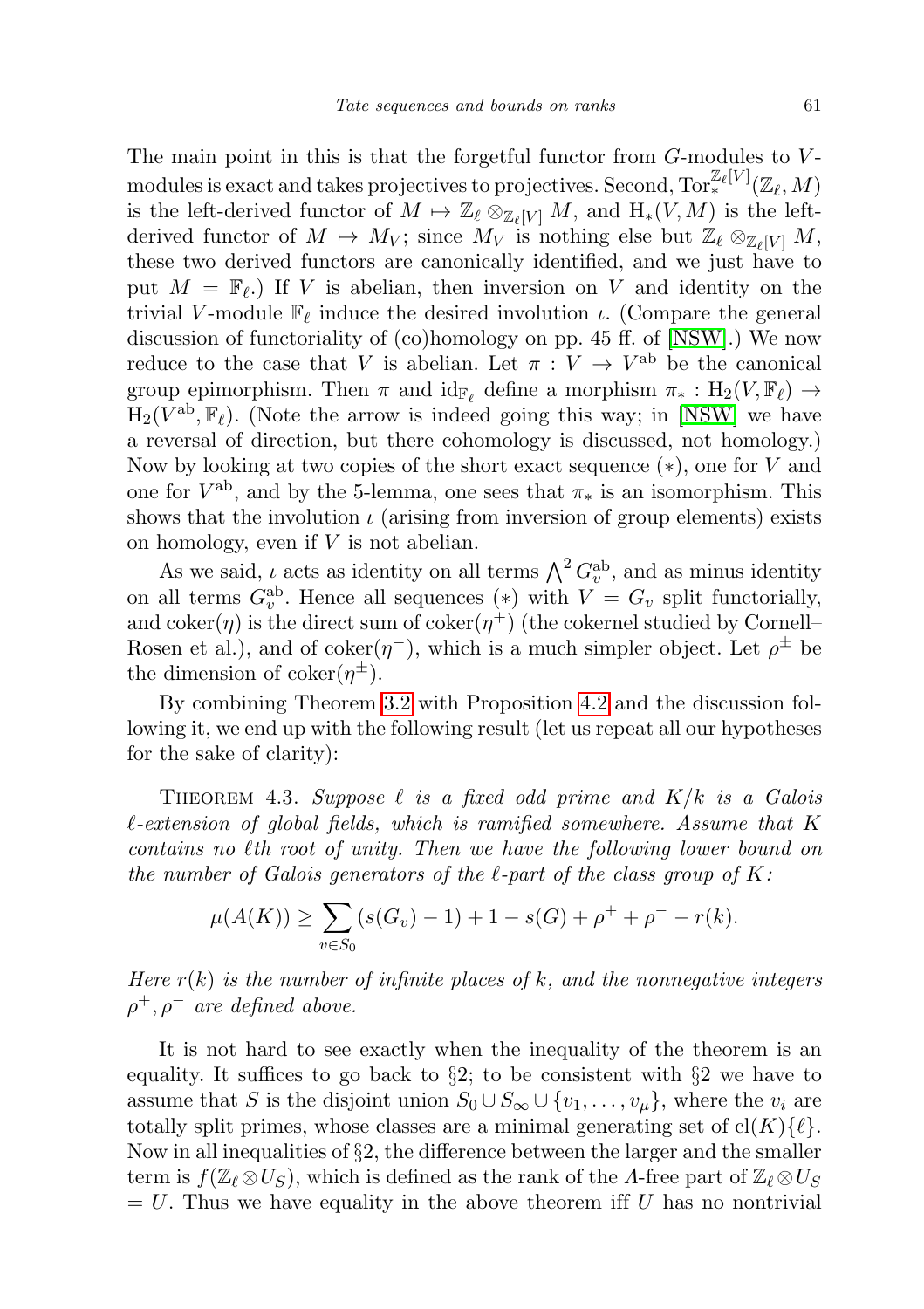62 C. Greither

A-free summand. In other words, we have  $U \cong \Omega^2 X$  in this case. If  $\Omega^2 X$  is itself indecomposable, then so is  $U$  in this case.

As an example take  $k = \mathbb{Q}$  and K a bicyclic tame extension of degree  $\ell^2$ . Then exactly two primes  $p_1$  and  $p_2$  are ramified, both congruent 1 modulo  $\ell$ . If we further assume that both of the  $p_i$  have nontrivial inertia, then  $\ell$ does not divide  $h_K$  (see next paragraph), and one can also check that the right hand side in the theorem is zero (hence equality in the theorem). So  $S = S_0 \cup S_{\infty}$ , and one quickly calculates that  $X \cong \mathbb{Z}_{\ell}[G] \oplus \mathbb{Z}_{\ell}$ ; therefore

$$
U \cong \Omega^2 X = \Omega^2 \mathbb{Z}_{\ell}.
$$

One can write down an explicit presentation for the latter module, and compare it directly with an explicit presentation for U coming from cyclotomic units. In detail (of course the reader is welcome to skip this, and we are not claiming this is new): let  $\sigma, \tau$  be generators of  $G = \text{Gal}(K/\mathbb{Q})$  such that the fixed field of  $\sigma$  (resp.  $\tau$ ) is the cyclic subfield  $K_1$  (resp.  $K_2$ ) of conductor  $p_1$  (resp.  $p_2$ ). Here  $\Omega^2 X \subset \Lambda^2$  is generated by three elements:  $\omega_1 = (N_{\sigma}, 0), \omega_2 = (0, N_{\tau}),$  and  $\omega' = (\tau - 1, 1 - \sigma)$ . Then  $\omega'$  corresponds to the "conductor-level" cyclotomic unit in  $K$ ;  $\omega_i$  corresponds to the standard cyclotomic  $p_i$ -unit belonging to  $K_i$   $(i = 1, 2)$ . The obvious relations between these three elements of  $\Omega^2 X$  just mirror the Euler relations between cyclotomic numbers.

After these side remarks, let us now look at a family of fields that was also studied by Cornell and Rosen in  $[CR]$ . Let G be  $\ell$ -elementary of rank m (hence of order  $\ell^m$ ), and let  $K/\mathbb{Q}$  be G-Galois and (totally) real. Then G is generated by the  $G_v$  with v ramified, so  $\rho^-$  is zero. On the other hand,  $\rho^+$  is exactly the quantity which Cornell and Rosen show to be equal to the  $\ell$ -rank of the "central class group" of K over its genus field (see [\[CR,](#page-10-3) p. 457). As  $k = \mathbb{Q}$ , the right hand side in the theorem is

$$
\sum_{v \in S_0} (s(G_v) - 1) - m + \rho^+.
$$

It is known that the  $\ell$ -rank of the central class field equals the minimal number of generators of the class group. So if  $K$  is its own genus field, the result in [\[CR\]](#page-10-3) says exactly  $\mu(A(K)) \geq \rho^+$ . Our term  $(s(G_v) - 1) - m$  is in that case never positive, since every term  $s(G_v) - 1$  is either 1 or 0, and there are m terms. Its value is  $-m'$ , where m' is the number of primes  $p_i$  having trivial inertia. That is: our result is a little weaker than the one in [\[CR\]](#page-10-3) in general. However,  $\rho^+$  is hard to evaluate; Cornell and Rosen consider the obvious lower bound  $m(m-1)/2 - m = m(m-3)/2$ . (Here  $m(m-1)/2$ is the dimension of  $\Lambda^2 G$ , and every  $\Lambda^2 G_v$  is at most one-dimensional.) But we can replace this lower bound by  $m(m-1)/2 - (m - m')$ , since  $\bigwedge^2 G_{p_i} = 0$  if  $p_i$  has no inertia. Hence our lower bound also comes out as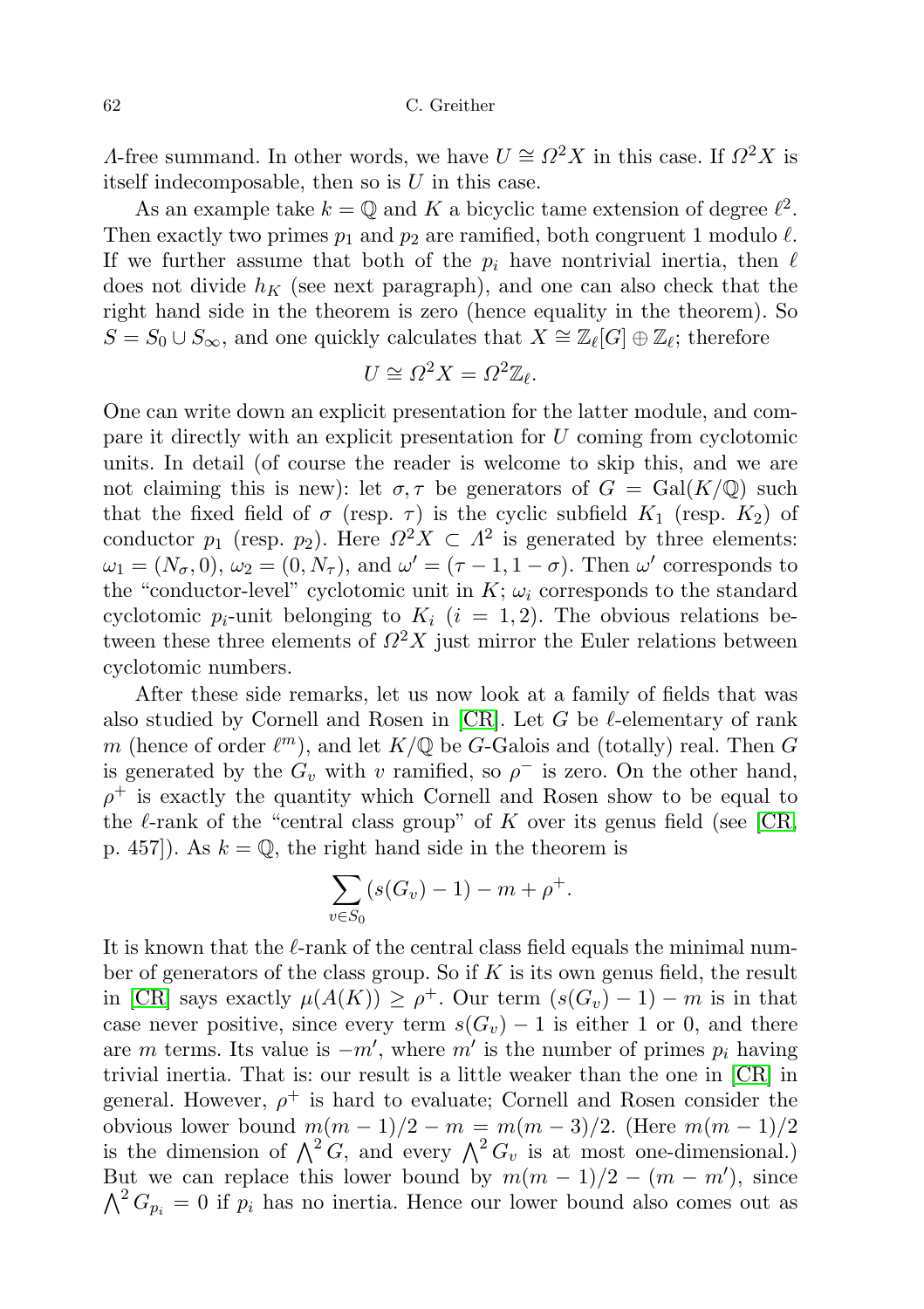$m(m-1)/2 - (m-m') - m' = m(m-1)/2 - m$ , and this is exactly the explicit bound given by Cornell and Rosen.

This class of examples can be generalised to any base field  $k$ ; in the above formula one has to add the extra term  $1 - r(k)$ . The resulting bound could also be deduced from [\[CR\]](#page-10-3), using work of Furuta as well (see [\[Fu\]](#page-10-4), in particular eqn. (7)). Our approach is less involved, once one accepts the existence and standard properties of Tate sequences, and it says a lot about the Galois module structure of units.

We finish this section with some remarks on the case where  $K/k$  is everywhere unramified. Then we can take S to consist of  $\mu(A(K)) + r(k)$ places of k which are totally split in K. We pick one  $v_0 \in S$  and let  $S_d =$  $S \setminus \{v_0\}$ , so  $S_0 = \{v_0\}$ . Then  $X_0$  is defined as before, but here it is easy to grasp: it is isomorphic to the augmentation ideal in  $\mathbb{Z}_{\ell}[G]$ . As before, we have  $|S_d| \geq \varepsilon(X_0)$  and hence  $\mu(A(K)) \geq \varepsilon(X_0)-r(k)+1$ . On the other hand we can determine  $\varepsilon(X_0)$  exactly. One can either use the approach described above (involving  $\rho$ ), but for a change we can also say that it is well known from a kind of bar resolution that  $X_0 \cong \mathbb{Z}_\ell I_G$  requires  $s(G)$  generators, and the first syzygy  $\Omega^1(X_0)$  requires  $s(G)(s(G) + 1)/2$  generators, so  $\varepsilon(X_0)$  =  $s(G)(s(G)-1)/2$ . We end up with the bound

$$
\mu(A(K)) \ge \frac{s(G)(s(G) - 1)}{2} + 1 - r(k).
$$

Whilst this lower bound seems to be far too weak to produce infinite class field towers because  $r(k)$  grows too quickly, it is easy to obtain some explicit results; we give two examples. Assume k is imaginary quadratic and the class group of k has  $\ell$ -rank 2. (For  $\ell = 3$  one can take  $k = \mathbb{Q}(\sqrt{-4027})$ .) So we get an  $\ell$ -elementary unramified extension  $K/k$  of degree  $\ell^2$ , that is,  $s(G) = 2$ . Our bound then says that the  $\ell$ -rank of Cl(K) is at least  $2 \cdot 1/2 + 1 - 1 = 1$ . The same holds if one replaces K by the full Hilbert 3-class field of k, or the full Hilbert class field. (With specialised methods one can show more: generalising work of Scholz and Taussky, Arrigoni [\[Ar\]](#page-10-5) proves that the  $\ell$ -rank in question is at least 3.) Now take k imaginary quadratic such that the  $\ell$ -rank of the class group is 5. (Example for  $\ell = 3$ :  $k = \mathbb{Q}(\sqrt{-5393946914743})$ .) Then k has an l-elementary unramified extension k of degree  $\ell^5$ , and our bound shows that the  $\ell$ -rank of  $Cl(K)$  is at least  $5 \cdot 4/2 + 1 - 1 = 10$ . As the reader can see, our bound does not allow us to continue in either case, since the term  $r(K)$  is too big. At least in the first case discussed above, this fits with reality: Arrigoni demonstrates that it is possible for the  $\ell$ -class field tower to be finite. In the second case it is unsatisfactory since one knows for odd  $\ell$  and imaginary quadratic k that if the learnt of  $Cl(K)$  is at least 3, then the learnt field tower is infinite. (See  $[Sch]$ .)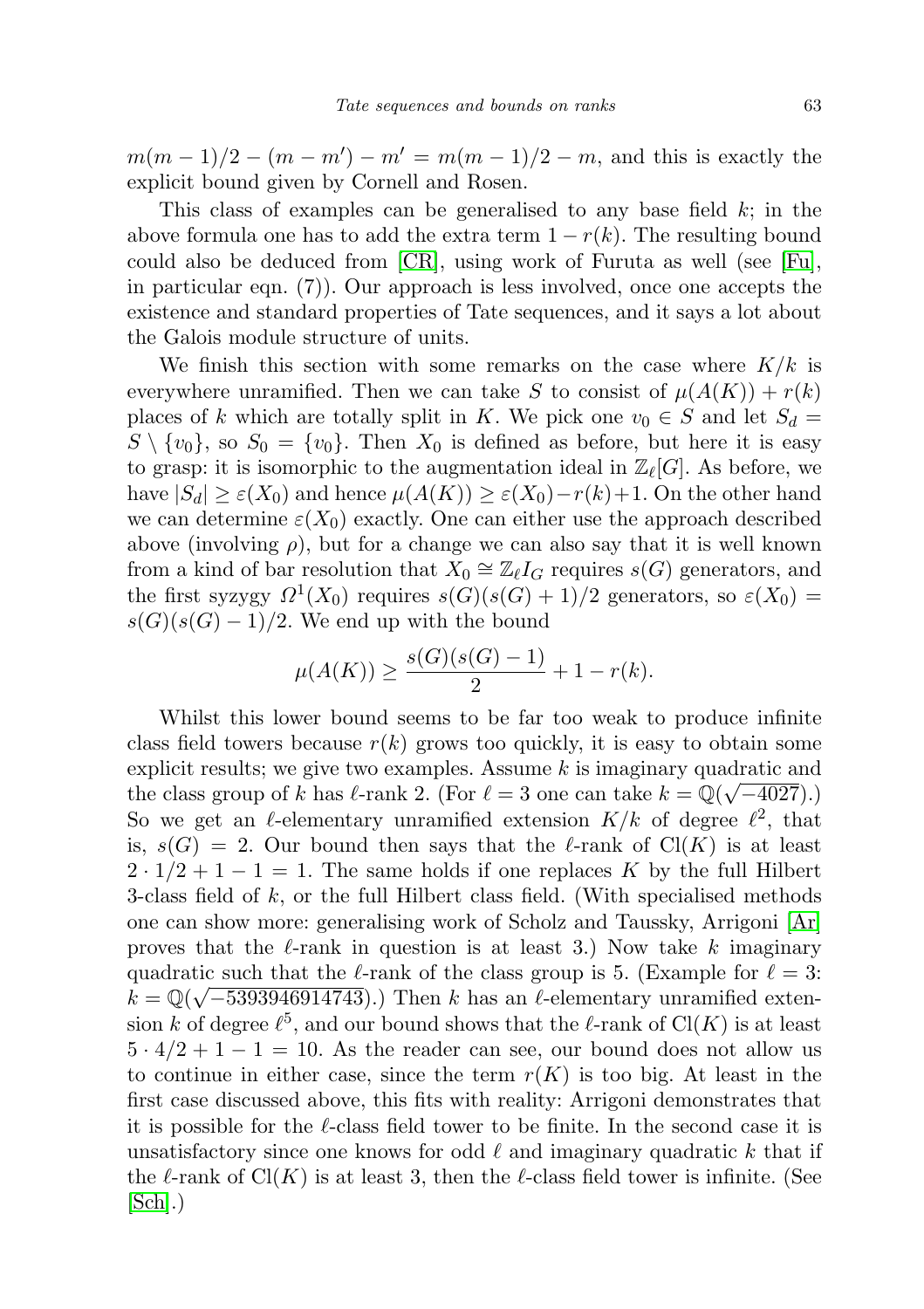**5. The CM case.** We assume here that  $k$  is a totally real number field, and  $K$  is CM (a totally imaginary extension of a totally real number field  $K^+$ ). Then Gal $(K/k)$  contains a unique, central element j inducing complex conjugation on K (whatever the embedding into  $\mathbb{C}$ ). For the sake of simplicity let us assume that the Galois group of  $K/k$  splits as  $\{1, j\} \times G$ , with G an  $\ell$ -group. Note that this involves a slight change in the meaning of the letter G. For every  $Gal(K/k)$ -module M on which 2 acts invertibly, we let  $M^-$  be the kernel of  $1 + j$  on M, as is customary. We call  $M^-$  the minus part of M; taking the minus part is an exact functor. Let  $U = \mathbb{Z}_{\ell} \otimes U_S(K)^$ and  $X = \mathbb{Z}_\ell \otimes X_S$ , just as before.

There are minus versions of the results in the earlier sections. Let  $S^*$  be the subset of S consisting of those places v not having j in their decomposition group, and let  $S_d^* = S^* \cap S_d$ ,  $S_0^* = S^* \cap S_0$ . Then  $X^-$  is isomorphic to  $Y_{S^*}^-$  (the effect of taking the augmentation kernel disappears in the minus part), and if we let  $X_0^- = X_{S_0^*}^ S_0^* = Y_{S_0^*}^ \overline{S_0^*}$ , then  $X^-$  is the direct sum of  $X_0^$ and a free  $\mathbb{Z}_{\ell}[G]$ -module of rank  $|S_d^*|$  (on which j acts as -1). It is now very important to note that  $S^*$  contains no infinite place. There is also the module  $X_{\text{ram}} := X_{S_{\text{ram}}}$  and its minus part, where  $S_{\text{ram}}$  denotes the set of finite places of  $k$  which ramify in  $K$ .

We now obtain an analog of Theorem 2.1 in the minus part. Note that the term  $-r(k)$  has disappeared.

THEOREM 5.1. The quantity  $\varepsilon(X_{\text{ram}}^-)$  is a lower bound for  $\mu(A(K)^-)$ . (*Note that*  $X_{\text{ram}}^- = Y_{S_{\text{r}}}^ \zeta^-_{\mathrm{ram}}$ .)

*Proof.* Suppose  $A(K)^-$  is minimally gerated by m elements. We try to imitate the proof of [3.1,](#page-3-1) asking ourselves how many places have to go into a large set S. We certainly need  $S_{\infty} \cup S_{\text{ram}} \subset S$ . In contrast to the proof of [3.1,](#page-3-1) it will not suffice to put in a set  $S_d$  of m totally split finite places, one place for each generator of  $A(K)^-$ ; we need more places in S to get rid of  $A(K)^+$  as well. By Chebotarev and the fact that  $K/K^+$  is ramified (at infinity), we see that for each element x of  $A(K)^+$  one can find a prime  $\mathfrak{P}_x$ of  $K^+$  that stays inert in K and represents x. We let  $\mathfrak{p}_x$  be the prime of k below  $\mathfrak{P}_x$  and S' be the set of all these  $\mathfrak{p}_x$  with x running through a set of generators of  $A(K)^+ = A(K^+)$ . Now we put

$$
S = S_d \cup S' \cup S_{\text{ram}} \cup S_{\infty}.
$$

Only the places in  $S_d$  are totally split, so  $S_0 = S' \cup S_{ram} \cup S_{\infty}$ . The same reasoning as in the proof of [3.1](#page-3-1) (with appropriate exponents "minus") shows that  $|S_d| = m \geq \varepsilon (X_{S_d}^{-1})$  $(\overline{S_0})$ . But no places in S' and in  $S_{\infty}$  are in S<sup>\*</sup> (i.e., split from  $K^+$  to K), and hence  $X_{S_0}^ S_0 = X_{\text{ram}}^-$ .

Now  $\varepsilon(X_{\text{ram}}^-)$  is much easier to calculate than without the minus sign. By definition, the decomposition group  $G_v$  of any  $v \in S^*$  is contained in G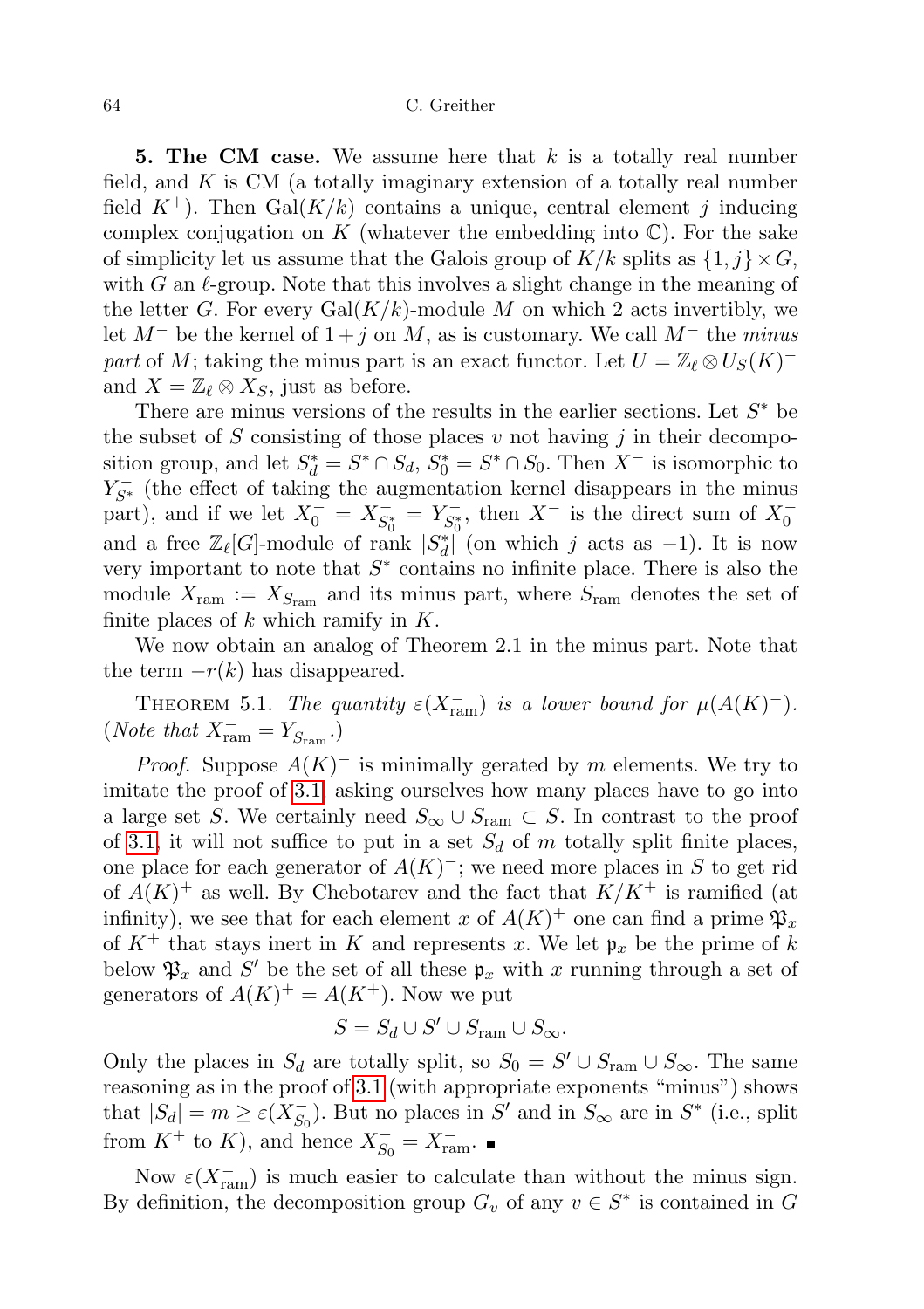(which is the  $\ell$ -part of Gal $(K/k)$ ), and we get

$$
X_{\text{ram}}^- = Y_{S_{\text{ram}}}^- = \bigoplus_{v \in S_{\text{ram}}^*} \mathbb{Z}_{\ell}[G/G_v].
$$

We already calculated  $\varepsilon$  of these permutation modules. Indeed, we found that  $\varepsilon(\mathbb{Z}_{\ell}[G/G_v]) = s(G_v) - 1$ . Thus we get:

<span id="page-10-7"></span>THEOREM 5.2. Under the assumptions described above, we have

$$
\mu(A(K)^{-}) \ge \sum_{v \in S_{\text{ram}}^{*}} (s(G_{v}) - 1).
$$

Again, this gives in certain special situations a somewhat weaker version of a known result, this time a considerably more recent one than quoted from [\[CR\]](#page-10-3) in §3). To wit, in [\[GK\]](#page-10-6) we considered the following setup:  $k = \mathbb{Q}$  and  $K = FK_1 \dots K_s$ , where  $F/\mathbb{Q}$  is imaginary quadratic, and every  $K_i$  is cyclic of degree  $\ell$  over  $\mathbb{Q}$ , with conductor  $p_i \equiv 1$  modulo  $\ell$ , and all  $p_i$  are distinct and split in F. It is proved in [\[GK\]](#page-10-6) that  $\text{cl}(K)\{\ell\}^-$  needs at least s generators as a Galois module. Our present result is weaker in that setting since the right hand sum in Theorem [5.2](#page-10-7) is exactly the number of  $p_i$  with nontrivial inertia in  $K/\mathbb{Q}$ , hence at most s. (Recall that decomposition groups cannot require more than two generators in this tame absolutely abelian situation with  $\ell$ -elementary Galois group, and they are cyclic iff there is not both ramification and inertia.) But the theorem just above applies not only to this special kind of absolutely abelian situation.

Acknowledgments. The author would like to thank his audiences at Oujda (Morocco) and Waseda (Japan) for their valuable input, and the referee for his helpful report.

#### References

- <span id="page-10-5"></span>[\[Ar\]](http://dx.doi.org/10.1002/mana.19981920105) M. Arrigoni, On Schur  $\sigma$ -groups, Math. Nachr. 192 (1998), 71–89.
- <span id="page-10-0"></span>[\[BB\]](http://dx.doi.org/10.1353/ajm.2001.0030) W. Bley and D. Burns, Explicit units and the equivariant Tamagawa number conjecture, Amer. J. Math. 123 (2001), 931–949.
- <span id="page-10-3"></span>[CR] G. Cornell and M. Rosen, The class group of an absolutely Abelian l-extension, Illinois J. Math. 32 (1988), 453–461.
- <span id="page-10-4"></span>[Fu] Y. Furuta, On class field towers and the rank of ideal class groups, Nagoya Math. J. 48 (1972), 147–157.
- <span id="page-10-6"></span>[\[GK\]](http://dx.doi.org/10.5802/aif.2309) C. Greither and R. Kučera, Annihilators of minus class groups for imaginary abelian fields, Ann. Inst. Fourier (Grenoble) 57 (2007), 1623–1653.
- <span id="page-10-1"></span>[Ho] D. Holland, Homological equivalences of modules and their projective invariants, J London Math. Soc. 43 (1991), 396–411.
- <span id="page-10-2"></span>[NSW] J. Neukirch, A. Schmidt and K. Wingberg, Cohomology of Number Fields, 2nd ed., Springer, 2008.